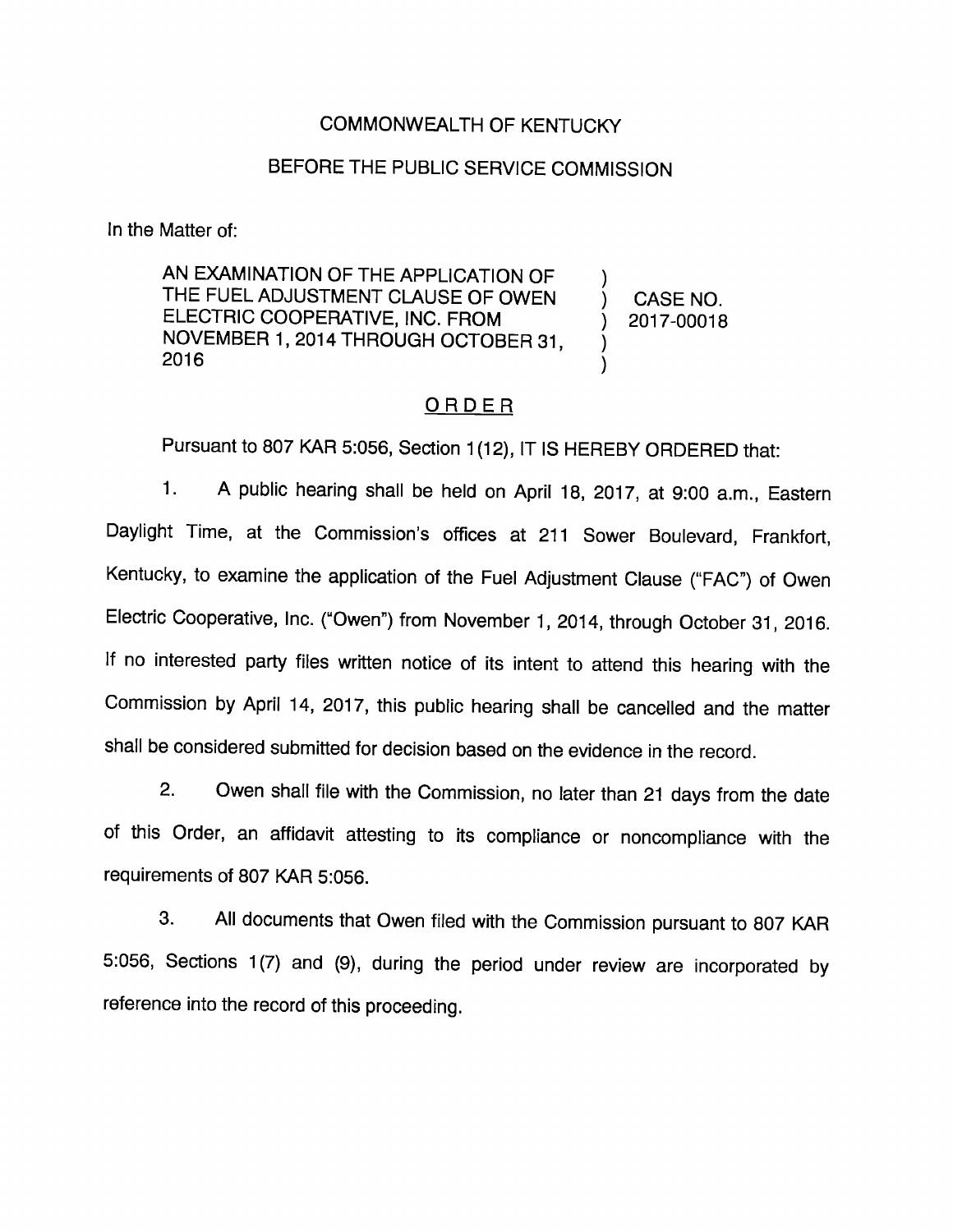4. Owen shall publish the following notice no less than seven days or more than 21 days prior to the public hearing in a newspaper of general circulation in its service areas or in a trade publication or newsletter going to all customers. Owen shall also file an Affidavit of Publication of Hearing Notice with the Commission no later than April 17, 2017.

> A public hearing will be held on April 18, 2017, at 9:00 a.m., Eastem Daylight Time, at the offices of the Kentucky Public Service Commission, 211 Sower Boulevard, Frankfort, Kentucky, to examine the application of the Fuel Adjustment Clause of Owen Electric Cooperative, Inc. for the period November 1, 2014, through October 31, 2016. Individuals interested in attending this hearing shall notify the Public Service Commission in writing of their intent to attend no later than April 14, 2017. If no notices of intent to attend are received by that date, this hearing will be cancelled and the matter shall be considered submitted for decision based on the evidence in the record. Written notice of intent to attend this hearing should be sent to: Executive Director, Kentucky Public Service Commission, P.O. Box 615, Frankfort, Kentucky 40602.

5. The official record of the proceeding shall be by video only.

6. Any request for intervention must be filed by February 27, 2017.

7. Any motion to intervene filed after February 27, 2017, shall show a basis

for intervention and good cause for being untimely. If the untimely motion is granted,

the movant shall accept and abide by the existing procedural schedule.

8. a. Owen shall file with the Commission, no later than 30 days from the date of this Order, its responses to all information requested in the Appendix to this Order. Responses to requests for information shall be appropriately bound, tabbed and indexed and shall include the name of the witness responsible for responding to the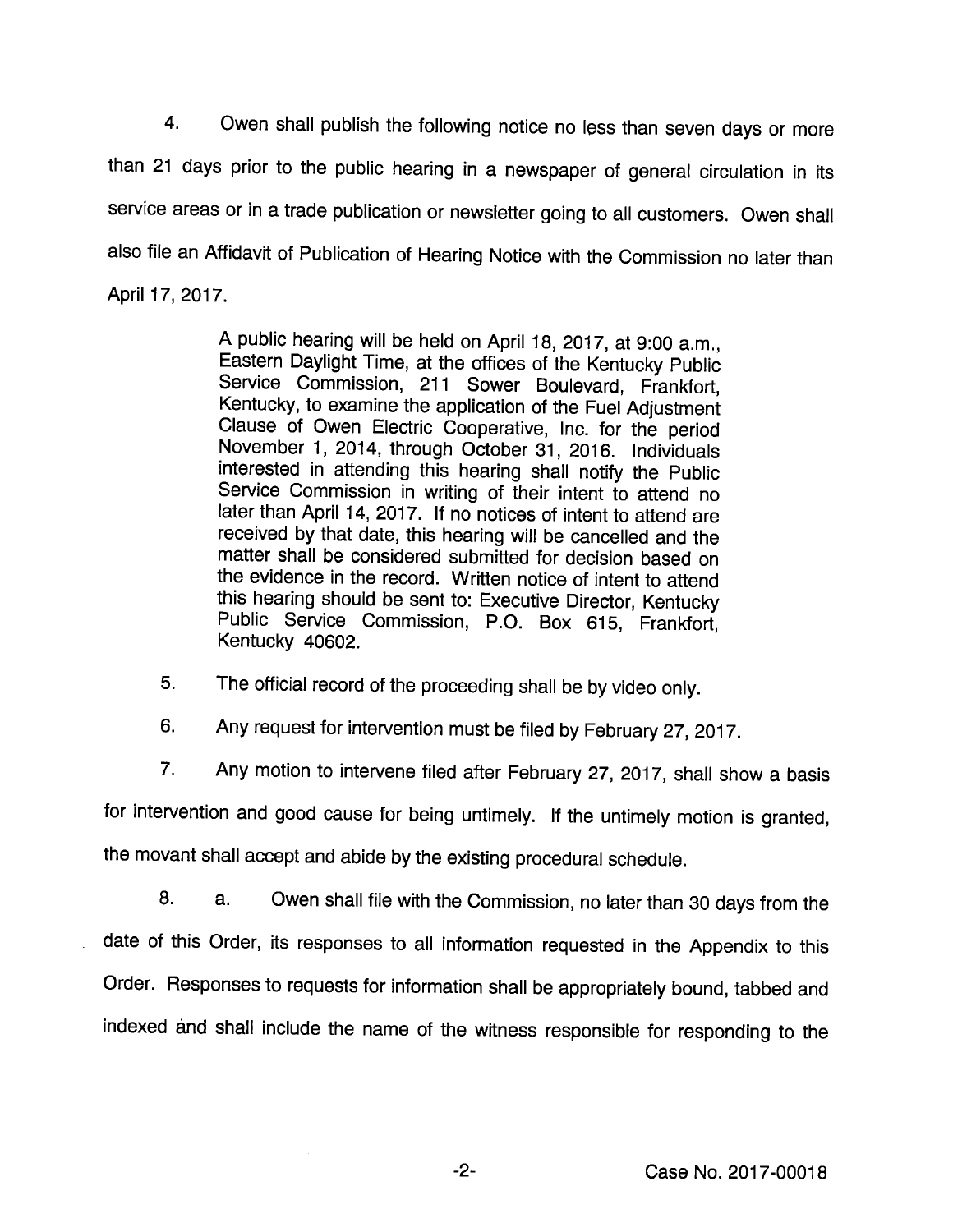questions related to the information provided, with copies to all parties of record and the original and six copies to the Commission.

b. Each response shall be answered under oath or, for representatives of a public or private corporation or a partnership or association or a governmental agency, be accompanied by a signed certification of the preparer or person supervising the preparation of the response on behalf of the entity that the response is true and accurate to the best of that person's knowledge, information, and belief formed after a reasonable inquiry.

c. A party shall make timely amendment to any prior response if it obtains information which indicates that the response was incorrect when made or, though correct when made, is now incorrect in any material respect.

d. For any request to which a party fails or refuses to furnish all or part of the requested information, that party shall provide a written explanation of the specific grounds for its failure to completely and precisely respond.

e. A party filing a paper containing personal information shall, in accordance with 807 KAR 5:001, Section 4(10), encrypt or redact the paper so that personal information cannot be read.

f. Careful attention should be given to copied material to ensure that it is legible.

 $-3-$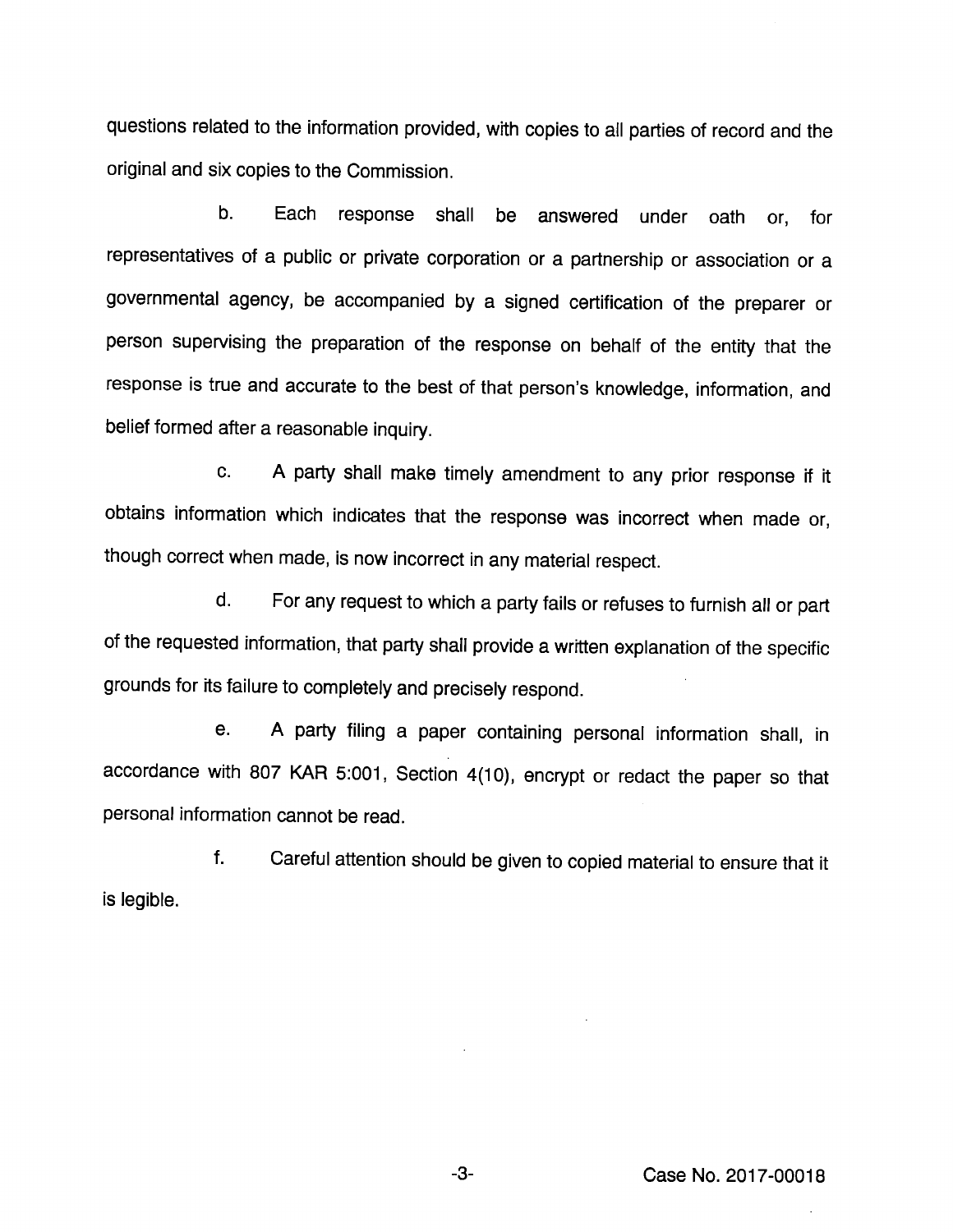By the Commission



ATTEST:

Shens а

Executive Director

Case No. 2017-00018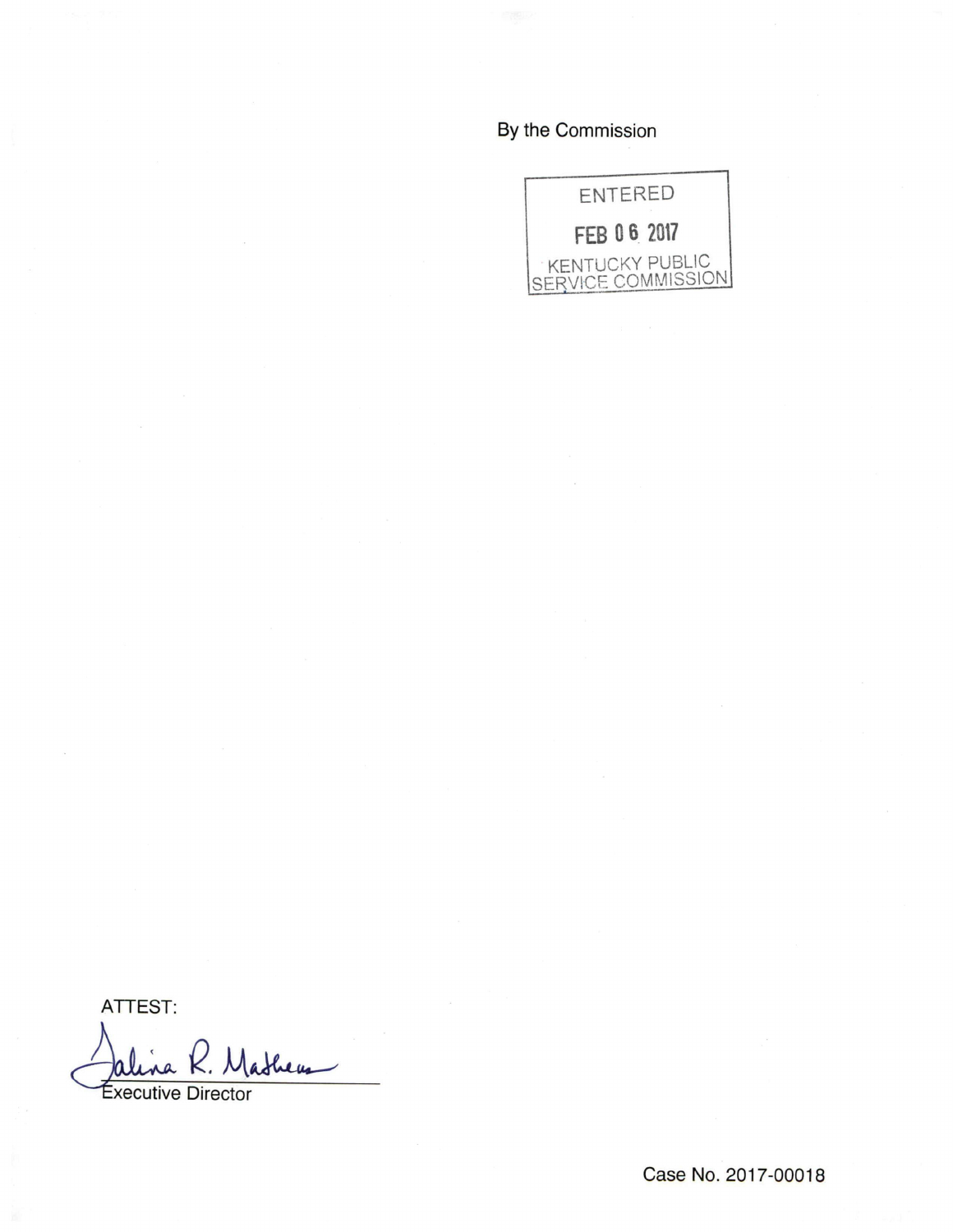#### APPENDIX

# APPENDIX TO AN ORDER OF THE KENTUCKY PUBLIC SERVICE COMMISSION IN CASE NO. 2017-00018 DATED FEB 0 6 2017

1. a. Provide a schedule of the calculation of the 12-month average line loss, by month, for November 1, 2014, through October 31, 2016.

b. Describe the measures that Owen has taken to reduce line loss during this period.

2. Provide Owen's monthly revenue reports and monthly billing summaries which show the total FAC billings and FAC revenue collected as reported in Owen's monthly filings required by the Commission for the review period November 1, 2014, through October 31, 2016.

3. Provide a schedule showing the calculation of the increase or decrease in Owen's base fuel costs per kilowatt hour as proposed by its wholesale electric supplier adjusted for Owen's 12-month average line loss for November 1, 2014, through October 31, 2016.

4. Provide a schedule of the present and proposed rates that Owen seeks to change, pursuant to 807 KAR 5:056, as calculated in Item 3 above, shown in comparative form.

5. Provide a copy of the current tariff showing, by cross-outs and inserts, all proposed changes in rates.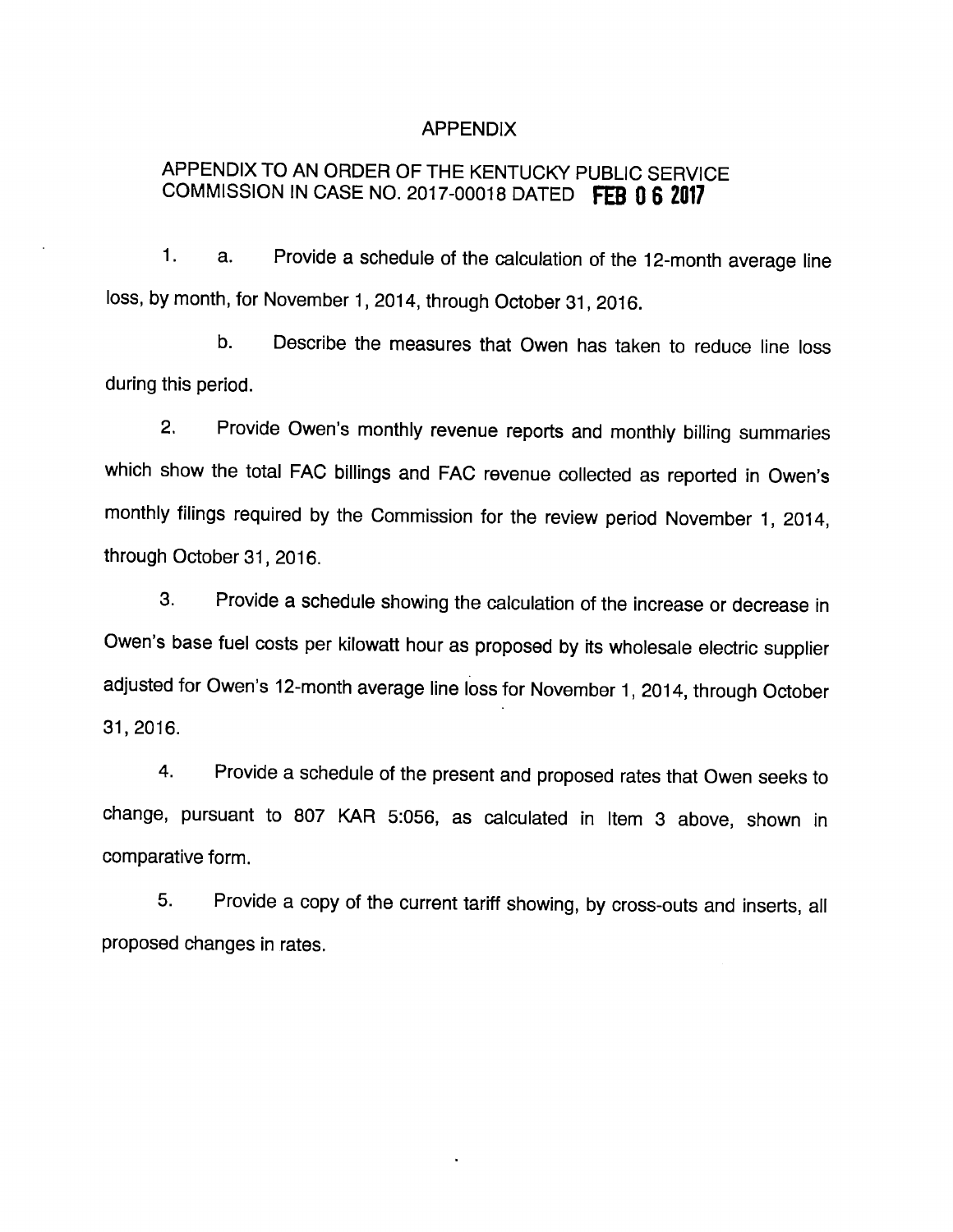6. Provide and explain the internal procedures in place to ensure the timely filing of:

a. FAC filings made pursuant to 807 KAR 5:056, Sections 1(7) and (9);

b. The affidavit certifying compliance or noncompiiance with 807 KAR 5:056 as required by Commission Order in initiating FAC reviews; and,

c. The affidavit of publication of hearing notice as required by Commission Order in initiating FAC reviews.

 $\epsilon$